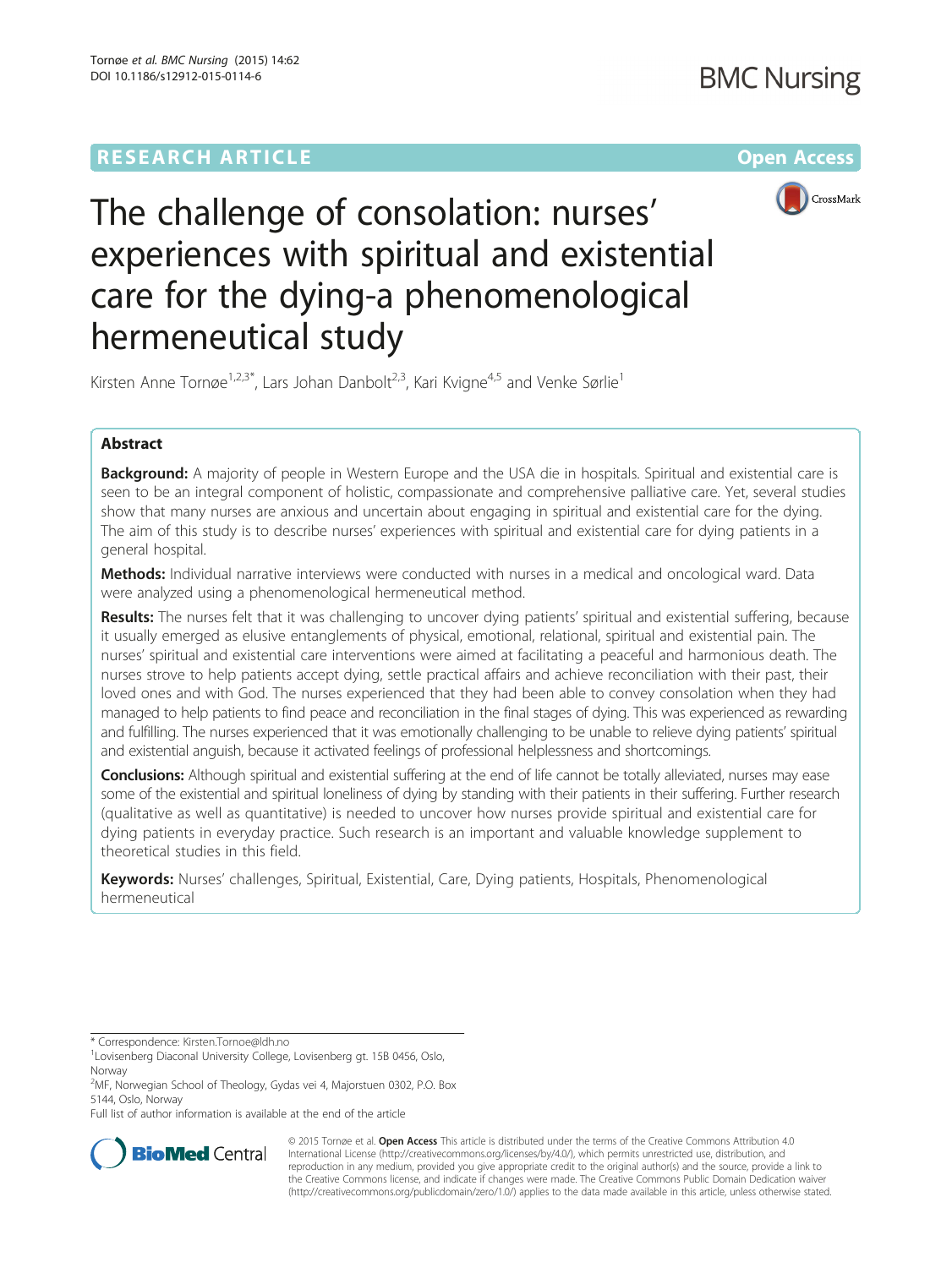#### Background

The evidence on death and dying in Western Europe and the USA suggests that a majority of people die in hospitals [[1\]](#page-10-0). In spite of this, cure oriented hospital environments tend to focus on the physical aspects of illness, even though clinical research and experience shows that dying patients are confronted with complex and unique challenges that threaten their physical, emotional, and spiritual integrity and wellbeing [\[1](#page-10-0)–[5\]](#page-10-0). In times of illness, what might loosely be called spiritual, meaning, and identity issues may come to the fore, even when religion and spirituality have not previously been of significance [[6\]](#page-10-0). Drawing on Gibson et al. [[7\]](#page-10-0), Swinton and Pattison [\[6](#page-10-0)] maintain that the therapeutic focus on patients' spiritual and existential issues has been shown to be preventative against depression, loss of self-value and the desire for suicide among people with terminal illness.

When the brutality of illness outstrips the power of medical technology, part of the fallout lands squarely on front–line clinicians [\[8\]](#page-10-0). As the largest professional group, registered nurses play an important role in hospital care for the dying [\[1\]](#page-10-0). Boston et al. [\[9\]](#page-10-0), point out that dying patients frequently experience severe spiritual and existential anguish which according to Bruce et al. [[10\]](#page-10-0), can be described as a condition where morbid suffering may include concerns related to hopelessness, futility, meaninglessness, disappointment, remorse, death anxiety and a disruption of personal identity. Dying patients' spiritual and existential suffering may have a profound and devastating impact on the wellbeing of family members because it prompts their awareness of loss, which may trigger grief, depression and anxiety [\[11, 12](#page-10-0)]. In spite of this, health care professionals tend to overlook family needs and family members are often referred to as "hidden patients" [[11\]](#page-10-0). It is therefore crucial that nurses are able to discern spiritual and existential distress and its effects on overall family health; and that they are able to integrate a family perspective in their spiritual care interventions [[11](#page-10-0)].

Kisvetrova et al. [\[13](#page-10-0)] point out that the purpose of spiritual and existential support is to alleviating dying patients death anxiety and distress, and that spiritual and existential care interventions may include religious as well as spiritual and existential aspects. According to them, spiritual and existential care interventions involve conveying empathy, active listening, being present with patients, helping patients to accept their thoughts and feelings around death and dying, showing respect and supporting patients' dignity. They also emphasize the importance of creating a compassionate and caring environment to bring hope, help patients to deal with the reality of death and to support their spiritual well being in the terminal stage of life [[13](#page-10-0)].

According to Balboni et al. [[14\]](#page-10-0), spiritual care is associated with key patient outcomes, including patient quality of life, satisfaction with hospital care, increased hospice use, and decreased aggressive medical interventions and medical costs. It is therefore vital that hospital nurses are able to provide spiritual and existential care for dying patients. However, several studies reveal that this is still a major challenge for many. While maintaining curative responsibilities for patients with life threatening illnesses, nurses must also be able to address the needs of the dying as part of their daily work [[1, 2, 5, 15\]](#page-10-0).

In light of the growing body of palliative care research, spiritual and existential care for the dying is seen to be an integral component of holistic, compassionate and comprehensive palliative care [[4, 16](#page-10-0)–[19](#page-10-0)]. Nevertheless, research also reveals that spiritual and existential care is frequently overlooked in palliative care [[16\]](#page-10-0). Patients with advanced illnesses report that their medical caregivers infrequently provide spiritual care [[14\]](#page-10-0). According to Udo [\[20\]](#page-10-0), several studies show that many patients are dissatisfied with the emotional and existential support they are given. Even if they are satisfied with their medical and physical care, seriously ill patients often refrain from discussing their spiritual and existential thoughts with nurses because they do not feel that nurses acknowledge this need, in addition other studies show that nurses often feel unprepared to meet with patients facing spiritual and existential issues at the end of life, which can be a barrier against conducting spiritual and existential care for the dying [\[20](#page-10-0)–[24\]](#page-10-0). According to Henoch and Danielson [[25](#page-10-0)], there is a gap in the research literature about how patients' existential wellbeing may be best supported by nurses and other health care professionals in everyday practice.

#### Aim

The aim of this study is to describe nurses' experiences with spiritual and existential care for dying patients in a general hospital.

The nursing literature interprets and applies the terms "spiritual" and "existential" care in different ways, which suggests that these terms are open to interpretation. Several scholars support this view [\[6](#page-10-0), [23](#page-10-0), [26](#page-10-0)–[29\]](#page-10-0) and according to them, there seems to be no single agreed definition on spiritual and/or existential care in nursing literature. In line with these scholars, this study has adopted a pragmatic and functionalist epistemological point of departure targeted at the practical implications of the nurses' spiritual and existential care experiences rather than the ontological questions related to the conceptual framework. Based on our pragmatic point of view we have chosen to use the term "spiritual and existential care" consistently throughout this study.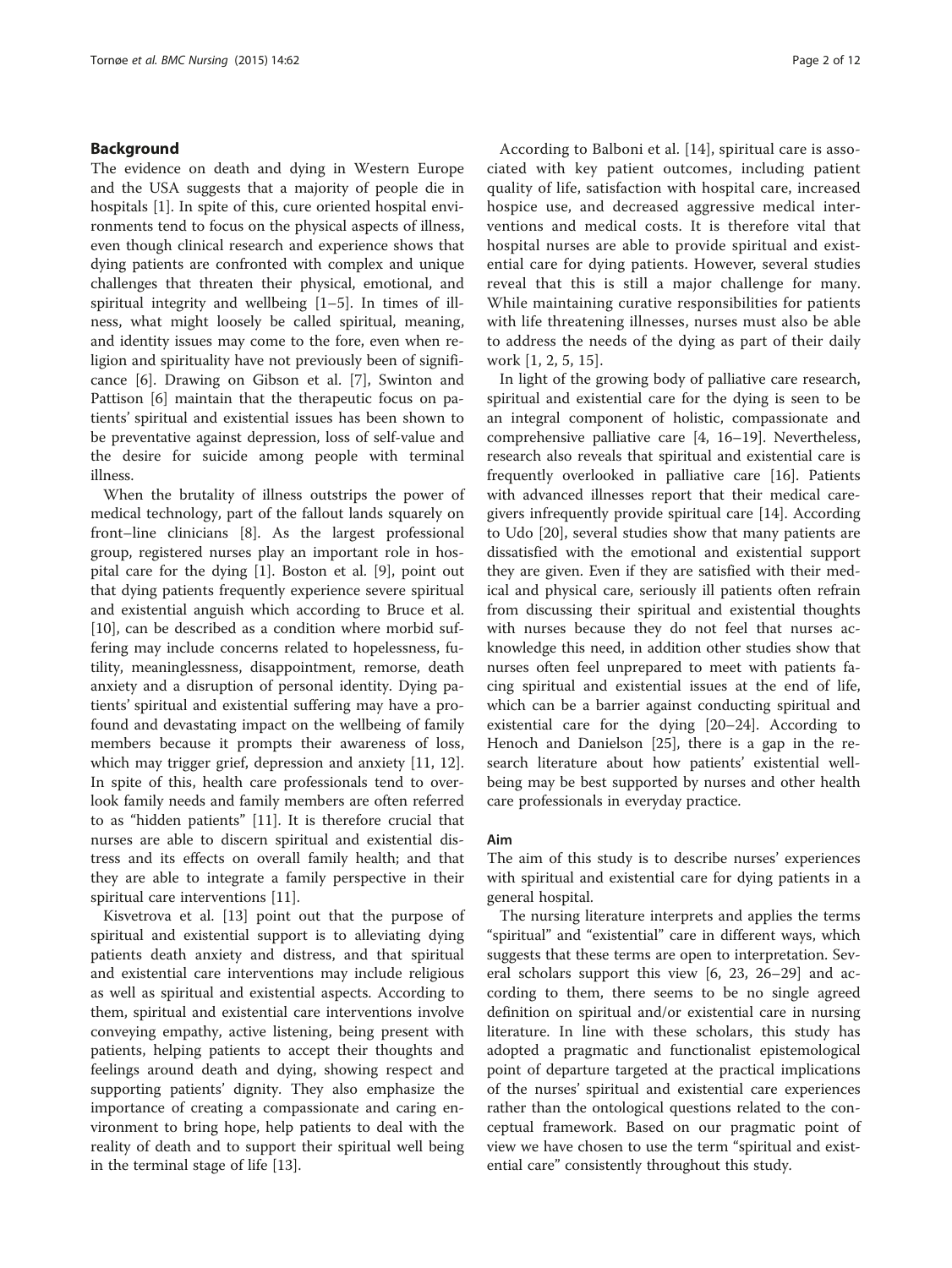#### Method

## Design

This is a qualitative study. As such, its quest is not for objectivity and explanation as in natural sciences. Rather, the quest lays in seeking for the meanings and deeper understandings of the participants' lived experience, and the subjective meanings of their experiences [[30](#page-10-0)–[32](#page-10-0)]. Henceforth, it is not reasonable to discuss the concepts of validity, reliability and generalizability in their traditional senses because the few informants chosen in qualitative research projects are not sufficient to allow conclusions to be generalized back to the population from which they were drawn. However, they do insure strength and representativity in relation to transferability, as they permit an in-depth insight into the phenomena under study. Qualitative projects can therefore be stated to show a high content validity. This means that there is a high degree of detail in the data. However, due to the lack of numerical representativity it is not possible to make inferences about the relative or absolute incidence of the observed phenomena in the background population [[33\]](#page-10-0).

The study was conducted using a qualitative phenomenological hermeneutical interpretation method developed by Lindseth and Norberg [[34\]](#page-10-0) which is inspired by Ricoeur's phenomenological hermeneutical interpretation theory [\[31](#page-10-0)]. Lindseth and Norberg's [\[34\]](#page-10-0) interpretation method has proven to be suitable for illuminating lived experience in interview texts [\[34](#page-10-0), [35\]](#page-10-0) and has been used in several palliative care studies [[15](#page-10-0), [36](#page-10-0)–[38\]](#page-10-0).

According to Ricoeur [[31](#page-10-0)], human action can be understood as discourse and interpreted as text, when it has been objectified and fixated through writing. When spoken discourses, such as research interviews, are written down, the texts (in this case the interview transcripts) become "autonomous" with respect to the interviewees' intentions [\[31, 39,](#page-10-0) [40\]](#page-11-0).

Ricoeur [\[31\]](#page-10-0) points out that the fixated discourse and its meaning becomes distanced from the speech event. As such, the text becomes "decontextualized" from the speech event and its social and historical conditions. This opens up the text to an unlimited series of readings [[31\]](#page-10-0), where the readers will experience a need to recontextualize and *appropriate* the text, – to familiarize them selves with the text and make it their own.

Ricoeur [\[31](#page-10-0)] states that there exists a dialectic relationship between distanciation and appropriation in the interpretation process: "To make one's own what was previously foreign remains the ultimate aim of all hermeneutics….. This goal is achieved insofar as interpretation actualizes the meaning of the text for the present reader" [[31\]](#page-10-0). For Ricoeur [\[31](#page-10-0)], interpreting a text involves moving beyond understand what it says (its sense) to understanding what it talks about (its reference).

Geanellos [\[41\]](#page-11-0) points out that Ricoeur's interpretation theory has two stages: (i) explanation, − or what the text says and (ii) understanding, or what the text talks about. While explanation is directed toward analysis of the internal relations of the text (the parts) understanding is directed toward grasping the meanings the text discloses (the whole in relation to the parts) In this way, interpretive understanding goes forward in a continual movement between the parts and the whole allowing understanding to be enlarged and deepened [[41](#page-11-0)]. "Ultimately the correlation between explanation and understanding, between understanding and explanation is "the hermeneutic circle" [[39](#page-10-0)]. For Ricoeur [\[31\]](#page-10-0), the sense of a text is not behind the text but in front of it. It is not something hidden, but something disclosed: "What has to be understood is not the initial situation of discourse, but what points to a possible world….. The dimensions of this world are properly opened up and disclosed by the text"  $(31]$  p. 87–88).

Methodologically distanciation and appropriation allow researchers to move beyond the notion that only the research participants' understanding is meaningful and or correct. It also allows the interpreters to interpret the same text faithfully, yet somewhat differently because it is acknowledged that texts have many meanings [[41\]](#page-11-0). For Ricoeur [\[39](#page-10-0)], all interpretive activity involves a dialectic between guessing and validating. The interpreter must make an educated guess about the meaning of a part and check it against the whole and vice versa. Hence, guessing and validation are circularly related as subjective and objective approaches to the text [[39\]](#page-10-0). Although there is always more than one interpretation, Ricoeur [\[39](#page-10-0)] emphasizes that all interpretations are not equal and that one must try to find the most probable interpretation.

#### Participants

Six registered nurses, working in a combined medical and oncological ward in a general hospital in a rural Norwegian town, were interviewed. This ward had patients with palliative; as well a curative needs so the nurses were familiar with the challenge of providing spiritual and existential care for the dying as part of their daily work.

The head nurse was contacted to obtain permission to conduct the study. She was also asked to inform all of her nurses about the study and to distribute a formal request/ information sheet on behalf of the authors. The first six nurses who signed up for the interview participated in the study.

The inclusion criteria were that the nurses were interested in palliative care, had a variety of experiences and had spent time in this work. The participants were between the ages of 37 and 61 years, with nine to twenty one years of nursing experience. Four of the six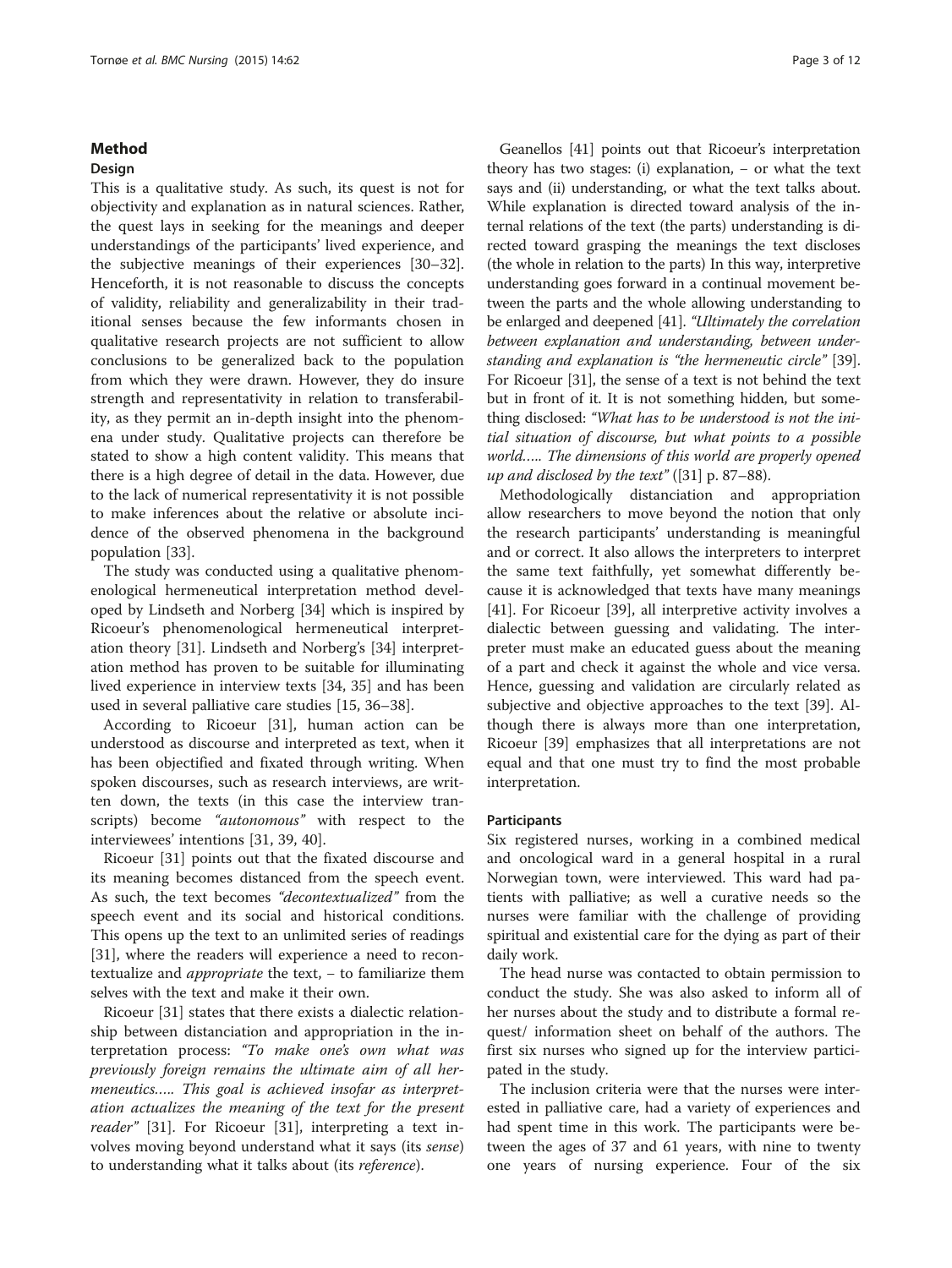participants had degrees in oncology nursing and palliative care.

#### Ethical considerations

The study was conducted according to the Helsinki declaration [[42](#page-11-0), [43\]](#page-11-0). Approval was obtained from the Norwegian Social Science Data Service (NSD), project number 29973 and participants gave their written consent.

All of the participants had received a formal request/ information sheet from the authors prior to the interviews. The information sheet described the study's aim and background, emphasizing that participation was voluntary and that the participants were free to withdraw from the study at any given time, during or after the interview. It also explained that the interviews would be transcribed verbatim and that individual identifiers would be removed from the transcripts. The information sheet underlined that all audiotapes and interview transcripts would be stored in a password-protected computer and that the participants' information would only be used to conduct this study and that all information would be deleted as soon as the study was completed. The information sheet also emphasized that the information would be deleted immediately if the participant wished to withdraw his or her consent at any given time.

The interviews took place in a secluded and quiet meeting room outside the ward, in order to avoid interruptions and to protect the participants' confidentiality.

Before each interview the first author introduced herself and repeated the written information that the participants had received. She especially emphasized the measures that were taken to ensure the participants' confidentiality and anonymity. She also explained her role as the researcher and what she expected from the participants and encouraged the participants to ask questions about the study and the interview procedure. Personal information about each participant was obtained and written down. The first author emphasized that this information would be kept under lock and key. Written consent was then obtained from each participant.

## Data collection

The interviews took place in August 2014 and were conducted in a hospital meeting room during the nurses' working hours. The first author conducted the interviews, which lasted approximately one hour. She also audiotaped and transcribed the interviews verbatim. The interview strategy was designed as a narrative approach with one open-ended question, followed by clarifying questions when necessary:

What are your experiences with providing spiritual and existential care to dying patients?

This choice was based on the underlying presupposition, that the perspective of the interviewees is best revealed in narratives where they use their spontaneous language to talk about events [[44, 45](#page-11-0)]. No definitions of spiritual and existential care were introduced at the commencement of the interviews because we wanted the participants to talk freely about what they considered as spiritual and existential care. The aim of the interviews was to obtain as many rich narratives as possible, minimally interrupting the nurses' narrative flow and reflection by tying questions and comments to the informants' responses and repeating their words whenever possible [\[46](#page-11-0)]. In addition, the first author followed up on the themes that the informants focused on in order to obtain the meanings of their narratives [\[47\]](#page-11-0).

## Data analysis

Data was analyzed using Lindseth & Nordberg's [[34](#page-10-0)] phenomenological hermeneutical method for researching lived experience where each interview is looked upon as a text. In line with Ricoeur's interpretation theory [\[31\]](#page-10-0), Lindseth and Norberg's interpretation method [[34\]](#page-10-0) implies a dialectic movement between the text as a whole and parts of the text and consists of three steps. The first step, which involved a naïve reading, consisted of an open-minded superficial reading where the text was reread several times to grasp the meaning of the text as a whole. The aim was to gain access to the nurses' lived experience with spiritual and existential care. The naïve reading guided the *structural analysis*, which was the second step. The text was divided into meaning units that were condensed into themes and sub-themes. The objective of the structural analysis was to explain what the text was saying. The themes and sub-themes are presented in the results section. Finally, a *critical compre*hension was developed where the text was read as a whole, taking into account the authors' preunderstanding, naïve reading, structural analysis, previous research and relevant theory [\[34](#page-10-0), [35](#page-10-0)]. The critical comprehension is presented in the discussion section.

#### Rigour

The interview provided a large amount of in-depth information about the meaning of the nurses' lived experience. A text may have more than one possible interpretation [[34, 35\]](#page-10-0). Henceforth, the interpretation presented in this study should be viewed as one of several possible ways to understand the nurses' experiences. To ensure rigour all authors performed individual naïve readings, which were then discussed between the authors. This served as a guide for the first author who performed the structural analysis. To strengthen the credibility of the structural analysis, all authors critically reviewed and compared the first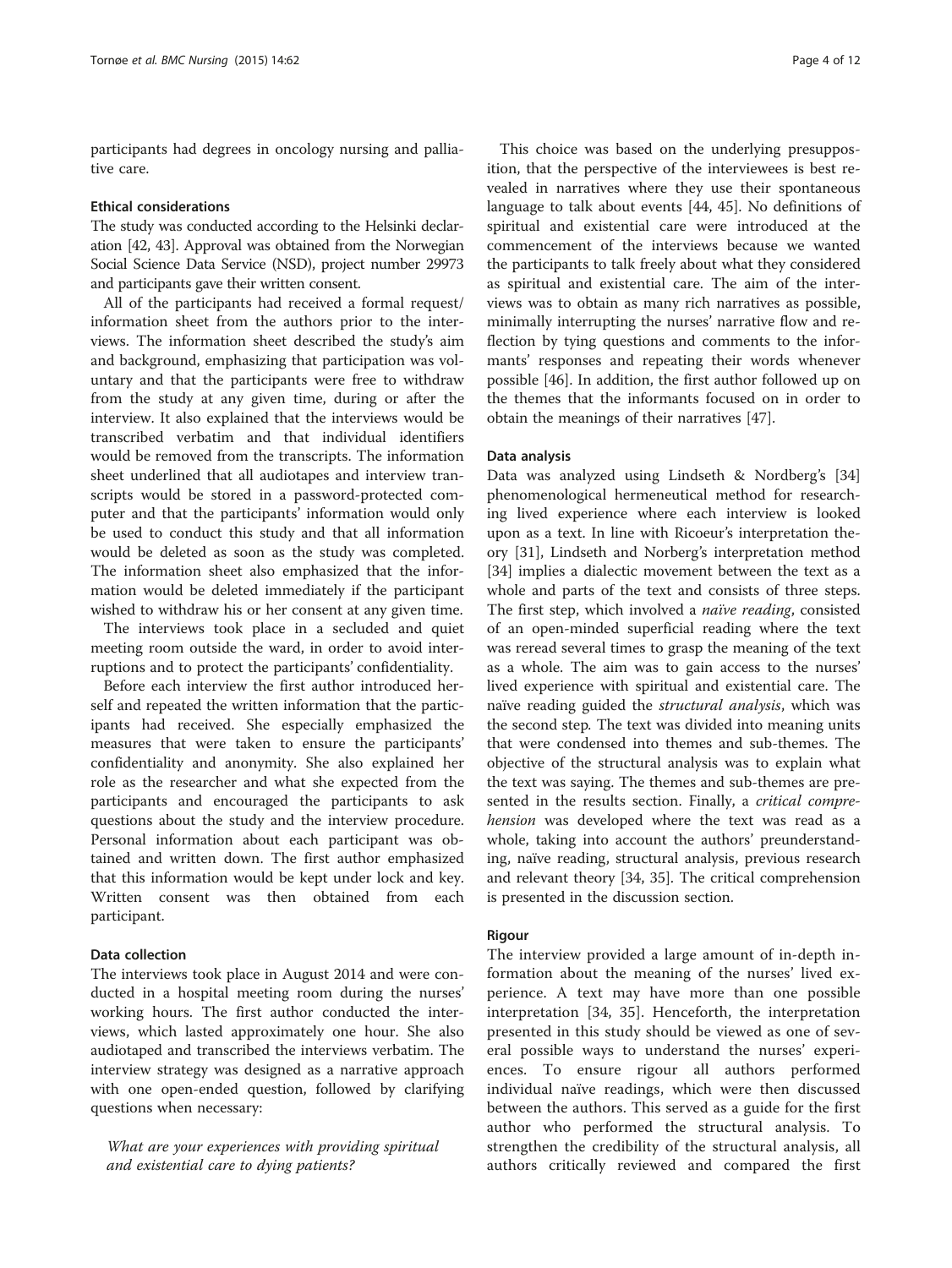author's results in light of their naïve readings. The authors conducted a meeting to discuss the interpretation of the results. We found them to be consistent with our naïve readings. This strengthened the trustworthiness of the study.

## Study limitations

Norway is becoming an increasingly pluralistic and multicultural society [[48\]](#page-11-0). However, the study was conducted in a rural Norwegian town where the majority of the population and all of the informants were ethnic Norwegians coming mainly from a secularized or traditional Norwegian church background. Therefore the nurses had limited experiences with spiritual and existential care for patients from other ethnic backgrounds and/or religious traditions. Due to the study's geographical and cultural context the study is limited to the nurses' experiences with providing spiritual and existential care to ethnic Norwegian patients.

## Results

Three themes and six sub-themes from the structural analysis are shown in Table 1. Results will be presented in the text below, including quotes to illustrate the themes.

#### The elusive entanglement of suffering

The nurses experienced that patients' spiritual and existential suffering emerged as subtle and somewhat elusive entanglements of physical, emotional, relational, spiritual and existential pain. The nurses related patients' spiritual and existential suffering to their pain, struggle and distress concerning reconciliation with their past, their loved ones, and the fact that their time was running out. The nurses experienced that dying patients and their families could become lonely and alienated from each other when they were unable to share their burdens of fear, grief and sorrow. They saw that patients often were deeply anxious about how their

Table 1 Overview of themes and sub-themes that emerged in the interview text

| Themes                               | Sub-themes                                                                |
|--------------------------------------|---------------------------------------------------------------------------|
| of Suffering                         | The elusive entanglement - Uncovering spiritual and existential Suffering |
| Spiritual and existential<br>$C$ are | - Ambivalence and Uncertainty                                             |
|                                      | - Facilitating Reconciliation and Communication<br>between Family members |
|                                      | - Unburdening Patients to facilitate a peaceful<br>Passing                |
| Conveying Consolation                | - Emotional Challenges                                                    |
|                                      | - Emotional Containers                                                    |

children and spouses would cope without them. The nurses experienced that patients could express their anxiety of dying as an existential fear of disappearing "into a black hole". They also encountered patients who experienced spiritual and existential suffering because they thought God had given them illness and pain to punish them for their sins.

#### Uncovering spiritual and existential Suffering

According to the nurses, spiritual and existential suffering (which did not always include religious aspects) could emerge spontaneously. This could for example happen during physical care or any other moment, especially when the nurses were able to convey that they had time to listen. The ability to zoom in on the fleeting moments, when patients wanted and needed to talk was therefore seen to be an essential skill.

Initiating and engaging in conversations about how patients experienced their situation proved to be an important means to alleviate their spiritual and existential suffering. Being able to pick up patients' spiritual and existential suffering required "a fine tuned antenna". The nurses emphasized that it was important to pay attention to the patients' energy levels and emotional states, neither forcing nor avoiding spiritual or existential conversations. The nurses emphasized the necessity of establishing trust and rapport before they attempted to inquire about patients' spiritual and existential needs. However once they had gotten to know the patients, some of the nurses expressed that they could be quite frank with them: "I never ask about these things without obtaining permission." According to the nurse, she usually got permission when she asked for it:

"Can I ask you a direct question? If the patient agrees I'll ask questions like: How do you feel about dying? Have you spoken with your wife about your situation? - and so forth and so on."

## Spiritual and existential care Ambivalence and uncertainty

The nurses had mixed feelings about providing spiritual and existential care, although they considered that it was important. The nurses said they hesitated to inquire about patients' spiritual or existential needs due to lack of time, insufficient staff resources and the possibility of being interrupted. However, they also reflected that they sometimes used this as excuses to avoid the challenge of talking with patients about spiritual and existential concerns. The nurses did not consider themselves to be "very religious" or "very Christian" as they put it, and they felt that religion was a very private and personal matter. They were therefore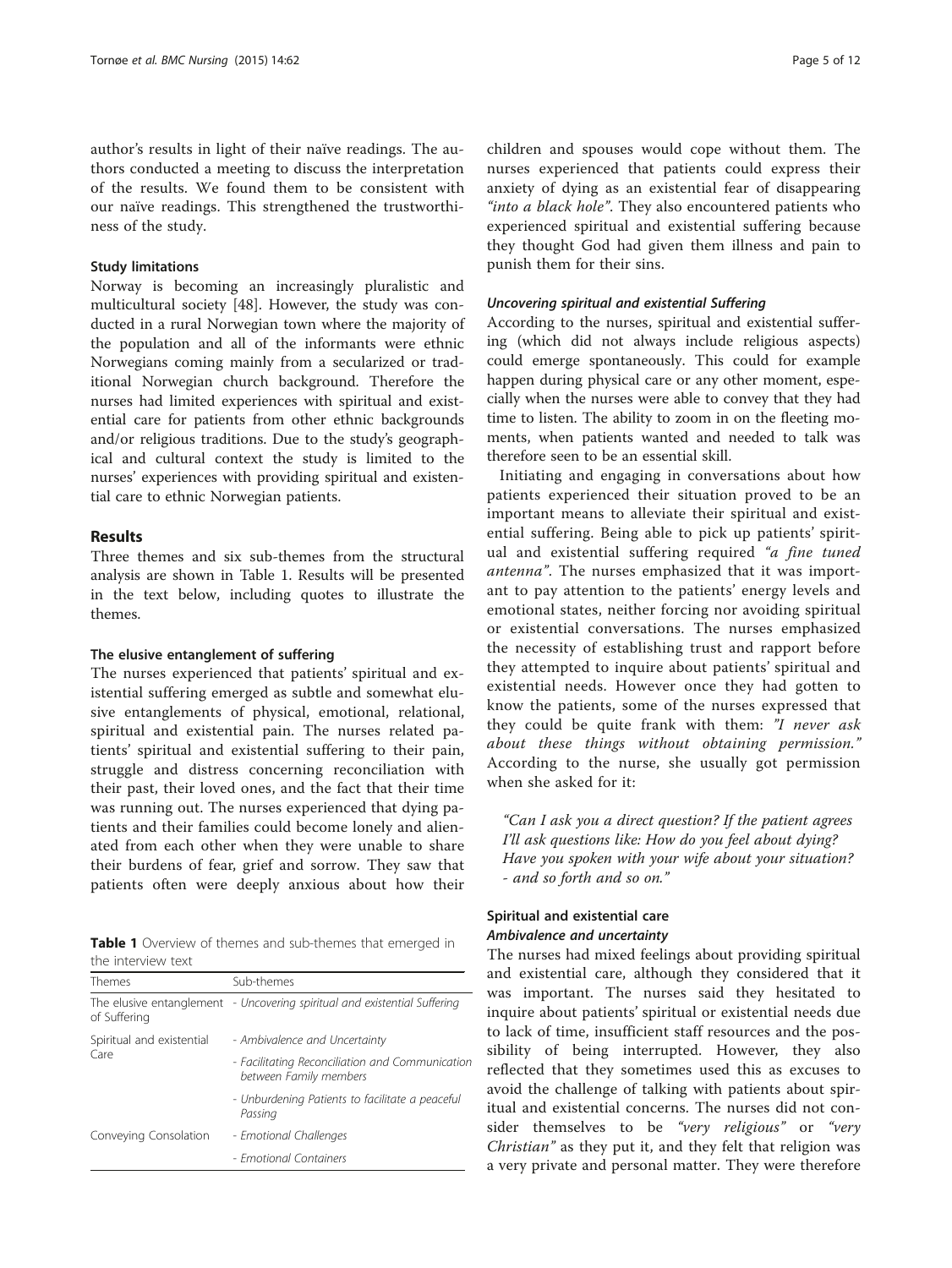uncertain about how to address patients' spiritual concerns, without imposing themselves on them. In spite of their ambivalences, our results show that the nurses attempted to provide spiritual and existential care within their limited time and resources. The nurses felt that alleviating spiritual and existential suffering was a complex and challenging task, depending on the patients' family situation, social network, physical and mental condition, spiritual, religious and existential beliefs and their ability to communicate.

## Facilitating reconciliation and communication between family members

Helping patients and families to achieve reconciliation was an important part of the nurses' spiritual and existential care. They placed great emphasis on encouraging family members to talk with each other in order to share their grief, make their peace and say their goodbyes. The nurses saw that patients occasionally tended to conceal their impending death because they wanted to spare their loved ones. The nurses tried to urge these patients to talk openly with their families:

"You're really not sparing them you see, because they sense that something is wrong and they worry and wonder about what's the matter with you! And besides, they want to help you if you'll let them!"

The nurses offered to initiate and moderate family meetings when they saw that families struggled to talk:

"Occasionally some patients and families need a little persuasion to talk with each other. Sometimes we can provide that. But you have to tread carefully!"

When the nurses saw that a divorced single father spent all his energy worrying about how his teenage son would manage without him, they asked the patient if he wanted help to talk with his son and ex wife: "He became so touched and relieved that he started to cry!" The patient became calmer after the family meeting because he knew that his ex wife would take care of their son. The nurses frequently experienced that patients could become quite relieved when they were given the opportunity to express their feelings and talk about their worries and concerns. However, the nurses also experienced that some patients did not wish to talk with them or anybody else, and they reflected that it was important to respect the patients' wishes.

#### Unburdening patients to facilitate a peaceful passing

The results show that several kinds of issues and concerns could exacerbate patients' spiritual and existential suffering. It was therefore vital to uncover these issues

to provide relevant interventions. This is especially illustrated in the nurse's narrative about a young woman who was dying of lung cancer. Sensing her anxiety, the nurse asked her what she thought about death. The patient feared that she would just disappear into "a big black hole" and asked what the nurse thought about death: "Isn't there anything more afterwards?" The nurse tried to relieve her anxiety by sharing her own hope of reuniting with her loved ones: "I think they will be there to greet and welcome me when I die". This seemed to kindle the patient's hope of reuniting with her diseased father: "Maybe he's standing there waiting for me!" she exclaimed.

Although she seemed less anxious, the nurse observed that the patient was still agitated and distressed because she could no longer take charge of renovating the family home. The nurse recognized that the patient would not find peace until this was taken care of. She therefore contacted the social worker, who organized the patient's family and friends to finish the home:

"She still worried about her family because she was going to die from her kids. So in this case, unburdening her with the practical stuff was an important part of spiritual care."

The nurse relieved some of the patient's death anxiety by sparking her hope of reconnecting with her diseased father. By intervening to fix her house, the nurse helped the patient to maintain her family role and responsibilities the rest of her life.

The complexity of identifying and alleviating spiritual and existential suffering was also elucidated in a narrative about a patient who believed that God was using her illness and pain to punish her. In this case the nurse had to deal with the patients' religious issues before she could relieve her physical pain. Desperately searching for a way to reach in to the patient, it suddenly dawned on her that she could use prayer "to turn the situation around". So she asked if the patient wanted to say the "The Lords Prayer" with her. According to the nurse, sharing the prayer helped her to connect with the patient. This opened up a natural opportunity to talk with her about her picture of a punishing and vengeful god:

"That was the first time I had been so frank with her about religion. I sat by her bedside after the prayer, and we talked a lot about why she thought God was using cancer and pain to punish her."

Although the nurse claimed she was not "very religious", she shared her belief in a trusting and loving God: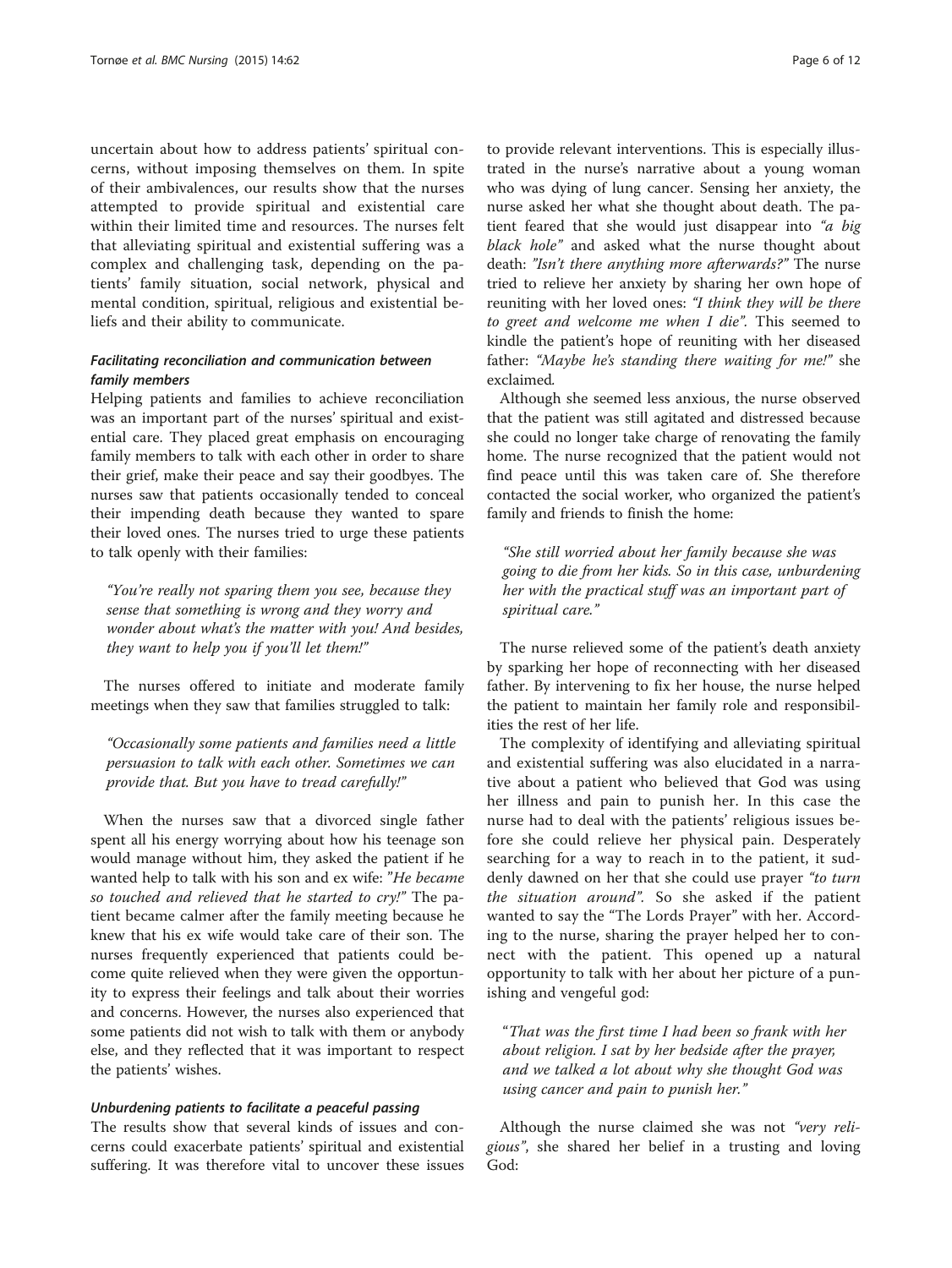"The God I believe in loves us and wants to help us! And now I can help you to take your pain away,  $-$  at least some of it! - If you'll let me!"

By praying with the patient and addressing her religious distress, the nurse managed to obtain the patient's permission to alleviate her physical pain. The nurse reflected that it was only after they had prayed together that the patient's attitude changed:

"I really believe that when she experienced that I took her spiritual pain seriously, she also became willing to let me alleviate her physical pain."

After that the patient allowed the nurses to give her morphine regularly. According to the nurse, the patient died pain free and at peace with her God!

## Conveying consolation

The nurses' narratives tended to evolve around their efforts to help their patients achieve peace and tranquility. The nurses strove to help patients accept death, settle their practical affairs and achieve reconciliation with their past, their loved ones, and with God. The nurses felt that they had been able to convey consolation when they saw that their efforts had helped patients to experience a good, peaceful and harmonious death. This was experienced as very rewarding and fulfilling. Bearing witness to the peaceful passing of a patient was described as a special moment that filled them with reverence and awe:

"The room was very quiet and the patient died calmly and peacefully. It was a very special moment."

The nurses could become deeply touched and amazed when patients shared their trust and openness:

"Sometimes I'm really astonished, that they choose to share their troubles and worries with me! Even though I'm their nurse,  $I$  'm still a stranger!"

The nurses said they felt honored when patients chose to confide in them.

## Emotional challenges

However, being the patients' confidant could also be emotionally draining:

"I can become very overwhelmed when patients share their innermost thoughts and feelings about life and death! It almost knocks me out sometimes!"

Bearing witness to younger patients deaths could make the nurses feel vulnerable, especially when they identified with their patients:

"One of my patients had a little baby. That was really tough, because I am a mother myself!"

The nurses experienced that their greatest emotional challenge was to endure being with patients who continued to radiate anguish, protest and denial in spite of the nurses' efforts to console them. These encounters activated their feelings of professional helplessness and inadequacy:

"A young cancer patient anxiously battled death till the bitter end. All of us thought it was terrible, the way he died! We really tried, but nobody could help him find peace because he simply refused to die! We sat there holding his hand and listening to him. But he was completely inconsolable! It was very, very challenging and frustrating, even though we know that we probably did all we could!"

The nurses reflected that their reactions stemmed from the need to see results from their work and to be able to feel that they were good nurses:

"I guess we react like this, because it's more rewarding to help patients and their families to find peace than it is to cope with angry patients who protest and refuse to accept their situation".

Occasionally patients and families threw their anger and frustration at the nurses: "We sometimes get a lot of verbal abuse that can seem extremely unfair". Although the nurses understood that patients and family members vented their pain and suffering by taking it out on them, they still experienced that this could be emotionally challenging. Nevertheless, the nurses emphasized that they were obliged to alleviate the patient's and the family's distress as best they could:

"Then we have to stop and think: It's usually neither their nor our fault. We have to remember that they are in a very difficult situation. After all they are struggling with the existential questions of life and death. So of course it's difficult for them!"

The results reveal that the nurses yearned to convey consolation and found it difficult to accept that this was not always possible: "As nurses, we're very into problem solving and we really want to "fix" the patients' problems." On an emotional level, the nurses tended to feel that they had not done a good enough job when they experienced that they were unable to help their patients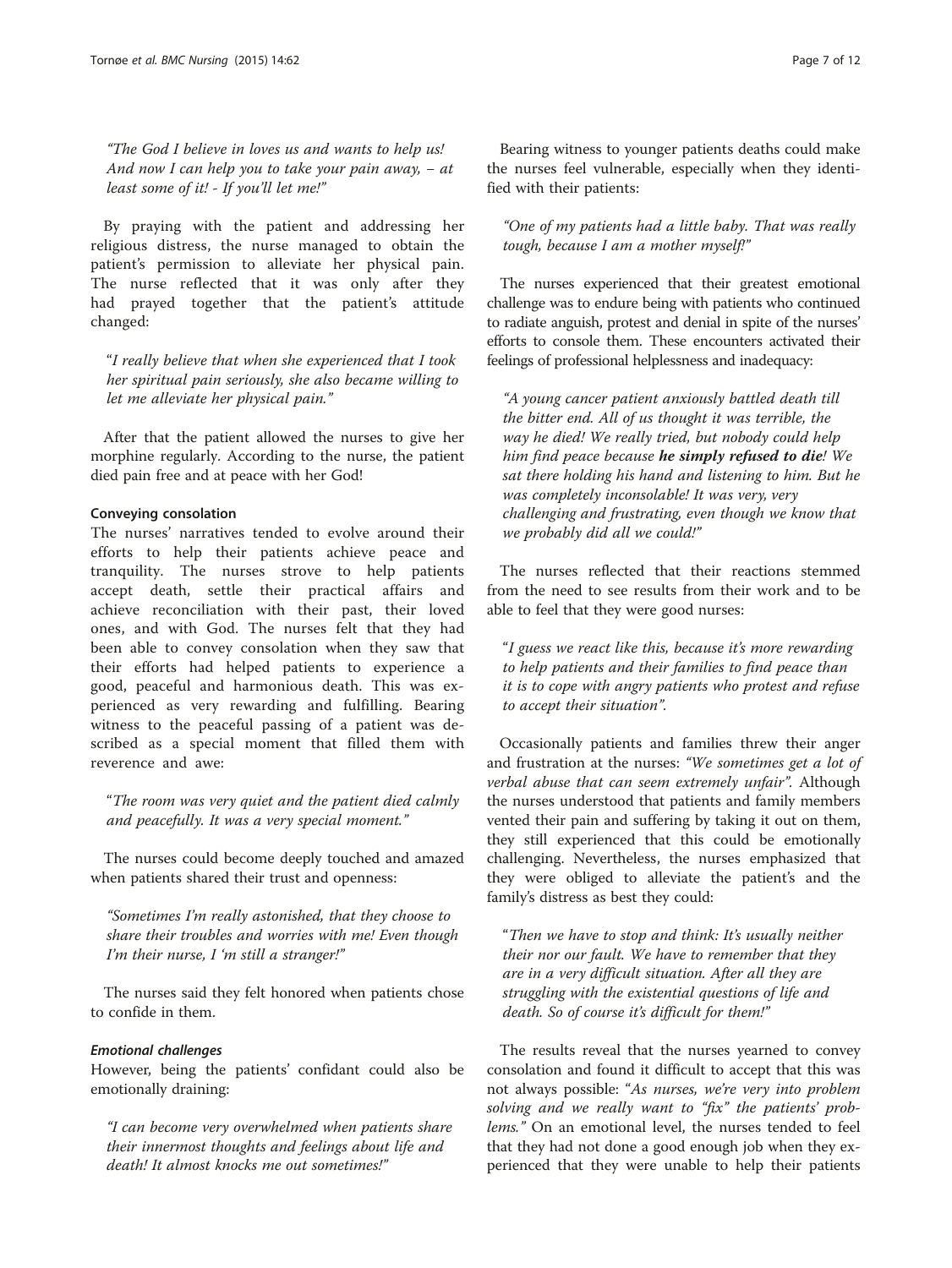find peace and reconciliation in the final stages of dying: "It's very hard for us to accept that we can't solve people's suffering!" However, on a rational level, the nurses acknowledged that it was necessary to accept that they could not console everybody. Drawing on this insight, the nurses emphasized that conveying consolation by just being willing to be there, to share the patients' suffering was more important than trying to resolve the patients' spiritual and existential distress:

"We can't solve everybody's problems. There is such a thing as pointless suffering! We have to accept that things don't always have a deeper meaning."

#### Emotional containers

The results show that the nurses had an important function as "emotional containers" when they listened and encouraged patients and families to vent their thoughts and feelings:

"It doesn't do any harm if people start to cry. I usually tell my patients that they don't have to feel ashamed of their tears. Tears are only melting ice! "

However, the results also show that nurses could be reluctant to take on this containing function because the patient's distress exposed them to their own anxiety related to suffering and dying. In the nurses' experience, older nurses seemed to be more willing to engage in the patients' spiritual and existential distress than their younger colleagues. They assumed that the older nurses' personal and professional life experiences had made them more robust to bear the weight of the patients' distress than the younger nurses. The nurses emphasized that conveying consolation and containing other people's emotions demanded personal courage, maturity, and a will to be touched by the patients' tears and emotions:

"You have to come to terms with your own thoughts and feelings about your own vulnerability to endure working here over time. It's a demanding job! Not all nurses are cut out to care for the dying!"

In the nurses' experience, what patients needed most were nurses who were willing to endure and stand by their patients showing that they would not abandon them in their time of need:

"When I saw that her time was running out, I told my colleague that I was going to stay with her. I just sat there holding her hand, and occasionally stroked her hair and her forehead. Sometimes I murmered a few words to let her know that she wasn't alone."

#### **Discussion**

In this study the nurses narrated about their experiences with spiritual and existential care for dying patients in a medical and oncological ward in a general hospital. Three themes emerged through the interpretation of the results: Becoming ready for consolation, Non-doing presence, and Finding the zone of middle engagement.

According to the results, the nurses experienced that patients' spiritual and existential suffering emerged as subtle and elusive entanglements of physical, emotional, relational, spiritual and existential pain. The nurses saw that patients could need help to alleviate death anxiety, achieve peace and reconciliation with God and/or family, settle practical affairs and unfinished business, set their homes in order, and resolve family conflicts and worries. These results are supported by Steinhauser et al. [\[4](#page-10-0)] who found that resolutions within the biomedical, psychosocial or spiritual domains of patients' experiences often proceeded their subjective experiences of peacefulness and that peacefulness was often related to an antecedent broader theme of "completion" or life closure.

Some of the results will be discussed in light of the work of Cassel [[49\]](#page-11-0) and Norberg et al. [\[50](#page-11-0)] who state that suffering can be understood as a kind of alienation and a threat against a person's sense of identity, integrity and connectedness. According to Norberg et al. [[50](#page-11-0)] consolation is needed when a human being feels alienated from him or herself, from other people, from the world and from his or her ultimate source of meaning. Furthermore, Norberg et al. [[50](#page-11-0)] point out that consolation can be understood as a form of healing that involves a changed perception of the world in suffering persons. This healing shift of perception enables suffering patients to set their suffering within a new pattern of meaning, in a new transcendent light. Quoting the existential philosopher Søren Kierkegaard, Norberg et al. [[50](#page-11-0)] declare that:

"it is in the fearful moment of desolation, when there is no meaning left, that a brave statement of consolation penetrates the darkness and creates new meaning. This happens on the boarder where nothing is possible anymore."

This is illustrated in the nurse's narrative about the young woman who feared that she would disappear into a black hole when she died. By sparking the patient's hope of reconnecting with her loved ones, the nurse managed to help the patient to shift her perspective of death. This enabled her to transcend her dark fear of slipping into the black hole of oblivion.

In the narrative about the patient that thought God was using her illness to punish her, the nurse was able to help the patient change her perception of a wrathful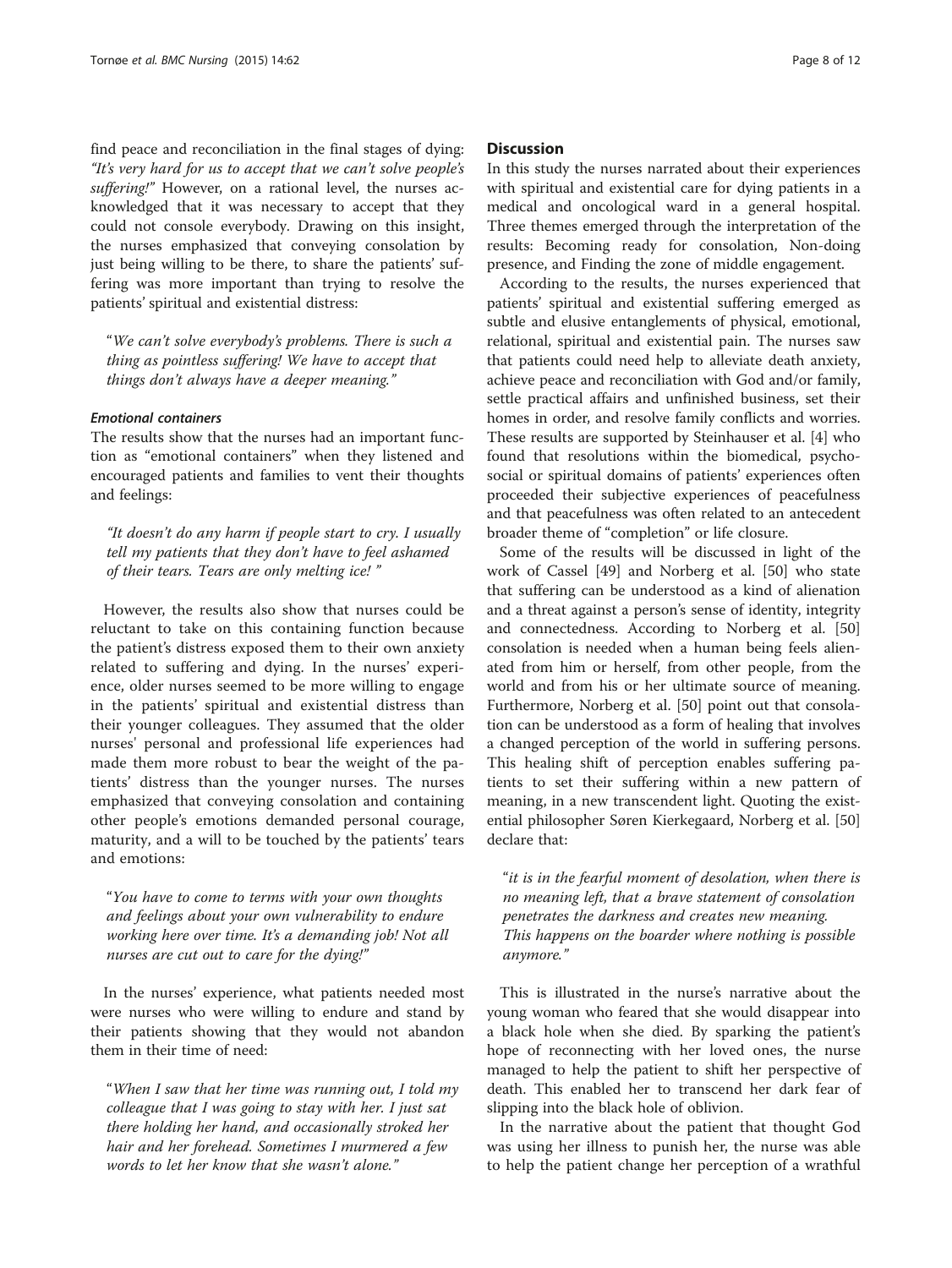and avenging God to a loving God that cared for her. In both of these narratives the nurses were able to convey consolation by helping their patients to transcend the isolating loneliness of spiritual and existential suffering.

The results show that the nurses experienced that they had been able to convey consolation when they observed transformations in the patients' demeanor, − shifting from states of physical and emotional restlessness, pain and anxiety, towards states of peacefulness and tranquility. The nurses observed that such changes took place when they had been able to unburden some of the patients' most pressing sources of anxiety and distress. The nurses' emphasis on helping their patients to achieve peace, reconciliation and harmony in the final stages of dying can be understood in light of the early hospice movement's "good death ideology" where open communication, relief of symptoms, individual dignity and respect and acceptance of death are prominent features [[1\]](#page-10-0). According to Costello [[1\]](#page-10-0), the hospice movement's "good death ideology" has been sustained from traditional times to post-modern society and still permeates many aspects of contemporary palliative care. Costello [[1\]](#page-10-0) points out that "good deaths" are often sentimentally idealized as being personal and individualized, evoking images of death as peaceful, natural and dignified. A number of studies indicate that the fewer difficulties patients experience in their passage towards death, the greater the likelihood of the death being positively perceived by the nurses, whereas "bad deaths" had the potential to cause trauma and a sense of crisis for dying people and others. "Bad death" experiences were often referred to as "traumatic, chaotic or gruesome" by the nurses ([\[1](#page-10-0)] p. 595).

As mentioned earlier, our results show that conveying consolation in the final stages of dying could be an emotionally challenging and complicated endeavor, which was particularly revealed in the narrative about the young cancer patient who protested and fought against death until the bitter end. The nurses' reactions are understandable in light of the hospice movements "good death *ideology*". Palliative care practice has been heavily influenced by this ideology and maintains a normative and strong emphasis on the significance of wellbeing and a "good ending" which involves diminishing anxiety and facilitating a sounder grieving process, for patients as well as their families, and of staying connected and reconnecting with "lost" relationships [[1,](#page-10-0) [51\]](#page-11-0). Taking this into consideration, it seems reasonable to believe that the nurses considered the dying young man's resistance as a "bad death experience":

"All of us thought it was terrible the way he died! He was completely inconsolable! It was very, very

## challenging and frustrating! – even though we know that we probably did all we could!"

Torjuul et al. [[52\]](#page-11-0) point out that suffering is not a morally neutral phenomenon. Rather it is perceived and judged as something that should not be there and awakens the immediate response in nurses to alleviate it, ameliorate it and prevent it whenever possible:

"The ultimate purpose for health care personnel is to combat and alleviate suffering and that clients and families should experience as little suffering as possible" ([[52\]](#page-11-0) p.529).

In light of this ultimate purpose it is understandable that the nurses yearned to convey consolation in order to help their patients to achieve a peaceful, uncomplicated and harmonious death. However, according to Norberg et al's [\[50](#page-11-0)] consolation model both nurses and their patients must become ready for consolation. Nurses become ready to convey consolation through their willingness to see and listen to the suffering patient. The patients must reach a state of openness where they are willing to endure the pain of exposing their feelings of desolation and despair.

Our results imply that some patients may never reach this state of openness because they are unable or unwilling to surrender their protective shield and face the pain related to their impending death. This poses an ethical challenge for the nurses. In their eagerness to convey consolation, nurses are at risk of violating their patients' autonomy due to the asymmetrical nature of the nurse-patient relationship. Although Norberg et at [[50](#page-11-0)] state that it is beneficial for patients to "uncover and look at their wounds", patients' resistance to do so can also be understood as a coping strategy they need and choose:

"While the truth is desirable, denial is not necessarily a negative mechanism, but can be a gradual means of coming to terms with the situation. It is a healthy reaction, allowing the person time to adapt and later draw on defense mechanisms" ([\[53](#page-11-0)] p.208) quoted in Zimmerman [[54\]](#page-11-0).

It is reasonable to assume that nurses may be at risk of tearing off a much-needed protective scab of denial if they are too forthright in their questioning. The nurses in our study were concerned about obtained permission before they asked sensitive questions related to the patients' thoughts and feelings about their impending death. However, given the asymmetrical power structure in the nurse-patient relationship it is questionable whether or not vulnerable patients are in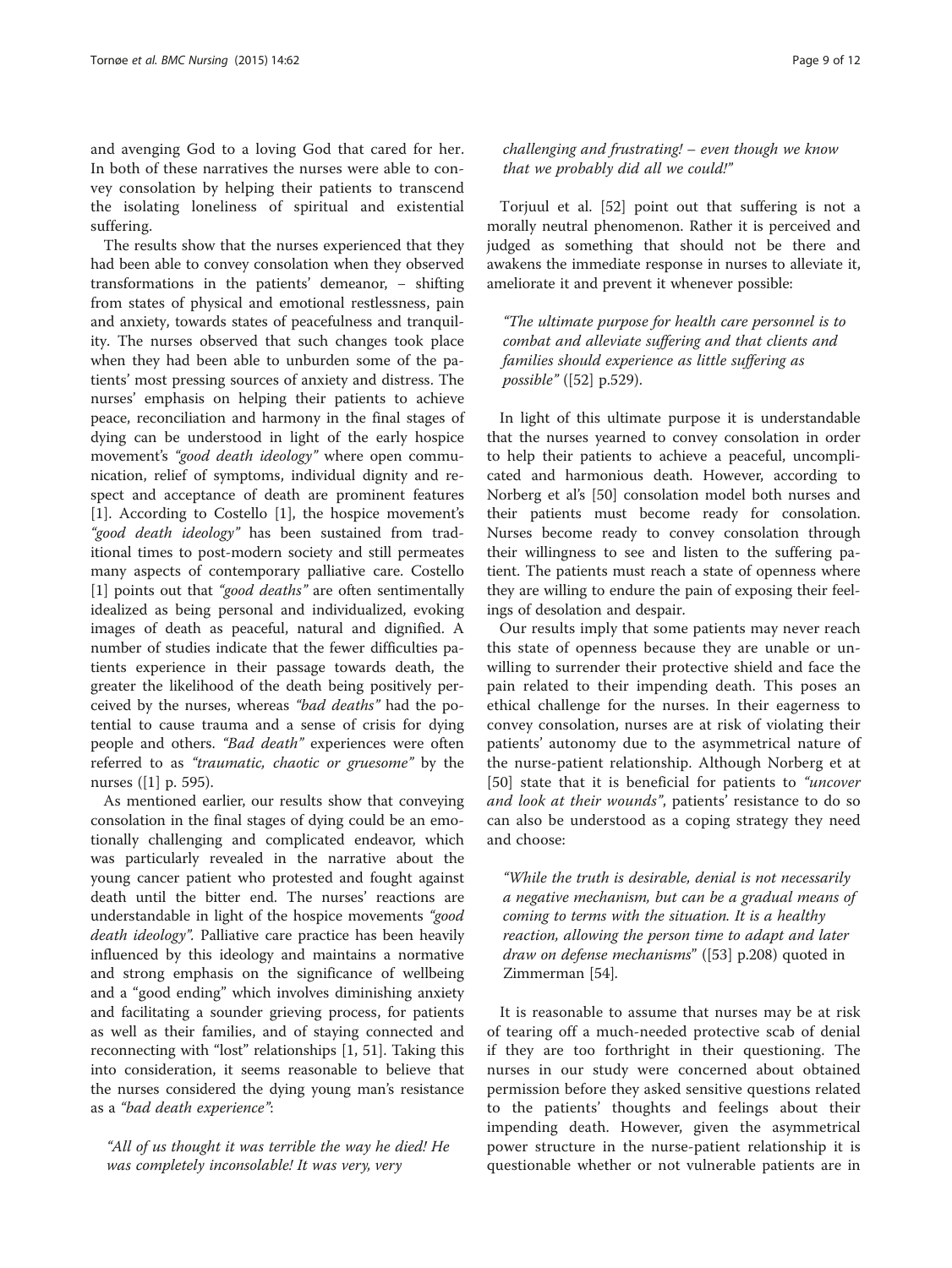a position to deny their nurses such permission. Henceforth, a major challenge related to conveying consolation, is to resist the temptation of imposing well-meant interventions on patients. The nurses must therefore be able and willing to "walk alongside the patient" [[50](#page-11-0)]. Although sharing the patients' suffering in a "presencing and non-doing fashion" may be emotionally challenging, nurses must put aside their personal needs to console patients who are not ready to receive consolation.

This is in line with Back et al's [\[8](#page-10-0)] research. They point out that the danger of being unaware of feeling helpless or being unwilling to experience that one feels helpless may bias the clinician's attention. Clinicians in the grip of helplessness are likely to proceed with a constricted view of the patient's situation meaning that important facts will be missed and conclusions drawn prematurely. As a consequence the patient's views, values and stories will be insufficiently seen and may distort palliative care into a series of medical treatments and procedures.

In order to sustain their ability to convey consolation in a non-doing, non-invasive manner Back et al. [\[8](#page-10-0)] suggest that clinicians must learn to reframe their experience of helplessness from one of "being at the end of the road to being in a moment of relationality with the patient" , and they argue that re-experiencing helplessness as a moment in a clinician-patient relationship can enable the clinician to shift to a middle place between a "hypo-active engagement" (characterized as a resigned, passive and apathetic state) and a "hyper- active engagement" (characterized by an anxious, pressured, vigilant, even desperate state). Back et al. [[8](#page-10-0)] hypothesize that there exists "a middle zone of engagement" which they describe as the "zone of constructive engagement".

Working in this zone clinicians are willing to put in a cognitive, emotional and spiritual effort that goes beyond the guidelines of professional competence. When clinicians are working from their constructive zone they are able to evaluate the situation for what it is, empathizing without getting overwhelmed, drawing on their wisdom and expertise while at the same time experiencing moments of effectiveness and moments of disappointment. According to Back et al. [[8](#page-10-0)] "the zone of constructive engagement" is not a static state, but a range of possible experiences that reflects the dynamic nature of clinical work. Back et al. [\[8](#page-10-0)] state that reframing helplessness enables clinicians to reframe vulnerability from being "*a soft underbelly*" that must be hidden and protected to an essential connection with the tragedy and fragility of being human. This is in line with our results. As one of the nurses put it:

"You have to come to terms with your own thoughts and feelings about your own vulnerability to endure working here over time. It's a demanding job! Not all nurses are cut out to care for the dying!"

The results in our study show that the nurses fluctuated between all three states of "hypo", "hyper" and "constructive engagement". The following quote can be interpreted as an experience of "hypo-engagement":

"I can become very overwhelmed when patients share their innermost thoughts and feelings about life and death! It almost knocks me out sometimes!"

On the other hand, the nurses' needs to see results from their work and to feel that they were good nurses could drive them into a state of "hyper-engagement":

"As nurses we're very into problem solving and we really want to "fix" the patients' problems".

Back et al. [[8\]](#page-10-0) point out that how nurses respond to their own helplessness is likely to shape the suffering of their patients. Although the nurses expressed ambivalence, the results also show that they had the courage and willingness to enter into the middle zone of constructive engagement when they functioned as "emotional containers" listening and encouraging their patients and families to vent their thoughts and feelings.

Our results show that the challenge of consolation is related to the nurses' unavoidable experience of helplessness in the presence of dying patients' existential and spiritual suffering. Yet human beings are not only passive perceivers in the context of social interactions. Back et al. [[8\]](#page-10-0) point out that human beings are also active creators of shared emotional experiences in line with Norberg et al's [[50\]](#page-11-0) work. When the nurse and the patient become ready to give and receive consolation at the same time, they are in a state of communion where mutual consolation may take place. The patient may draw consolation from the nurses' presence and the nurse may draw consolation when he or she experiences that the patient is able to move from a state of anguish, suffering and distress towards a state of peacefulness and tranquility [[50](#page-11-0)].

## Conclusion

Although spiritual and existential suffering at the end of life cannot be totally alleviated, nurses may ease some of the existential and spiritual loneliness of dying by standing with their patients in their suffering. Further research (qualitative as well as quantitative) is needed to uncover how nurses provide spiritual and existential care for the dying in everyday practice. Such research is an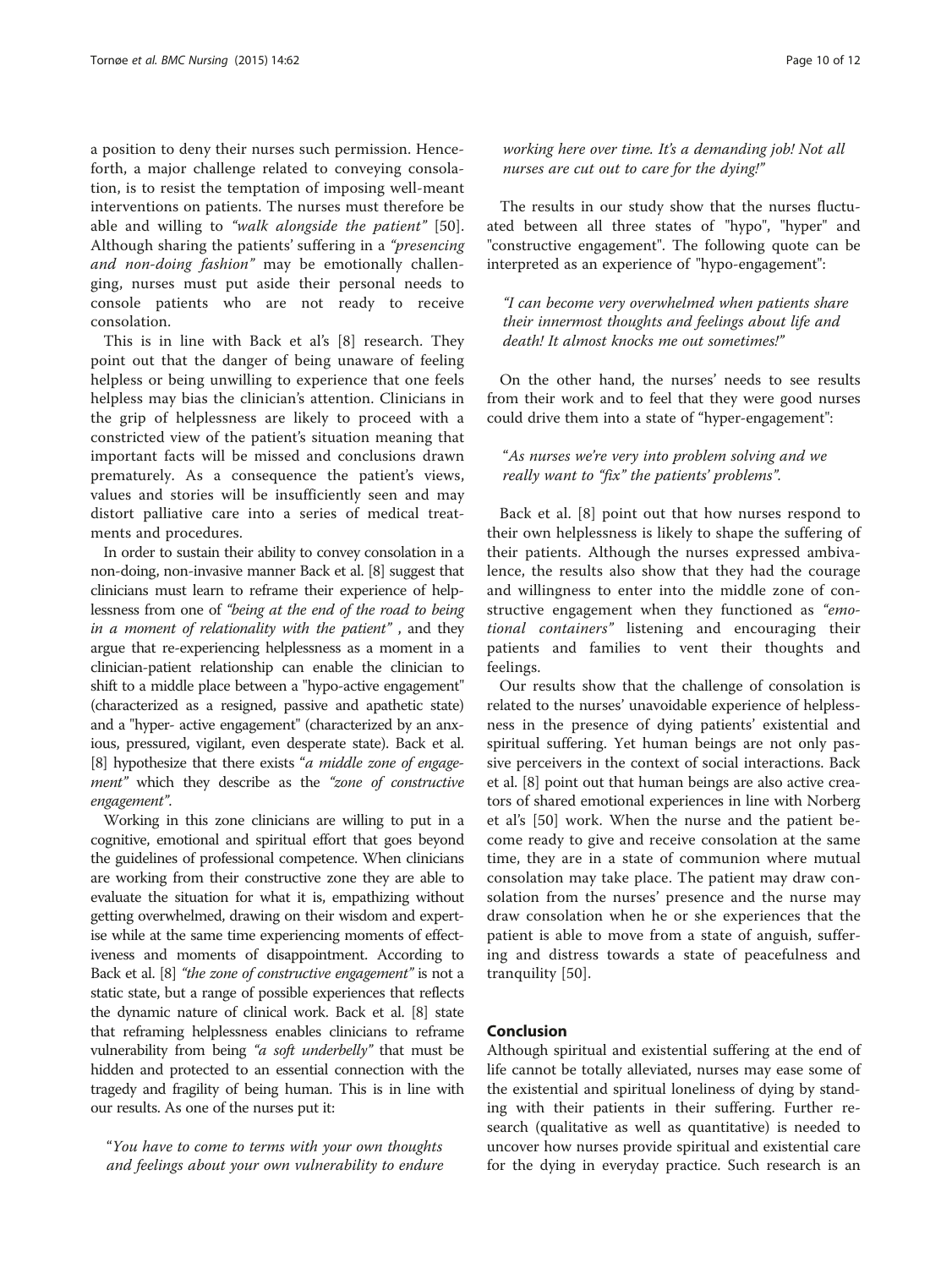## <span id="page-10-0"></span>important and valuable knowledge supplement to theoretical studies in this field.

#### Competing interests

The authors declare that they have no competing interests.

#### Authors' contributions

KT, VS, and LJD designed the study.

KT collected the data, transcribed the interviews and drafted the manuscript. KT, VS, LJD, KK contributed to the interpretation of the results and critical review of the manuscript. All authors read and approved the final manuscript.

#### Authors' information

KT, PhD. student, MF Norwegian School of Theology and Center for the Psychology of Religion, Innlandet Hospital Trust, Norway, RN., RNT., Associate Professor, Lovisenberg Diaconal University College, Norway.

LJD Professor, Dr. Theol., MF Norwegian School of Theology, Director of The Center for the Psychology of Religion, Innlandet Hospital Trust, Norway. KK Professor, PhD., RN., RNT., Department of nursing, Faculty of Public Health, Hedmark University College, Norway and Department of nursing Nesna University College, Norway.

VS Professor, PhD., RN., RNT., Lovisenberg Diaconal University College, Norway.

#### Acknowledgments

The authors are grateful to the participants in the study.

#### Funding

This work was funded by Lovisenberg Diaconal University College and Innlandet Hospital Trust (grant number 150247).

#### Author details

<sup>1</sup> Lovisenberg Diaconal University College, Lovisenberg gt. 15B 0456, Oslo, Norway. <sup>2</sup> MF, Norwegian School of Theology, Gydas vei 4, Majorstuen 0302, P.O. Box 5144, Oslo, Norway. <sup>3</sup>Religionspsykologisk Senter (Center for the Psychology of Religion) Innlandet Hospital, P.O. Box 68 2312, Ottestad, Norway. <sup>4</sup> Department of nursing, Faculty of Public Health, Hedmark University College, P.O. Box 400 2418, Elverum, Norway. <sup>5</sup>Department of nursing Nesna University College, Nesna 8700, Norway.

#### Received: 14 May 2015 Accepted: 19 November 2015 Published online: 24 November 2015

#### References

- 1. Costello J. Dying well: nurses' experiences of 'good and bad'deaths in hospital. J Adv Nurs. 2006;54(5):594–601.
- 2. Ellershaw J, Neuberger RJ, Ward C. Care of the dying patient: the last hours or days of lifeCommentary: a "good death" is possible in the NHS. BMJ. 2003;326(7379):30–4.
- 3. Steinhauser KE, Christakis NA, Clipp EC, McNeilly M, McIntyre L, Tulsky JA. Factors considered important at the end of life by patients, family, physicians, and other care providers. JAMA. 2000;284(19):2476–82.
- Steinhauser KE, Voils CI, Clipp EC, Bosworth HB, Christakis NA, Tulsky JA. "Are you at peace?": one item to probe spiritual concerns at the end of life. Arch Intern Med. 2006;166(1):101–5.
- 5. Balboni TA, Paulk ME, Balboni MJ, Phelps AC, Loggers ET, Wright AA, et al. Provision of spiritual care to patients with advanced cancer: associations with medical care and quality of life near death. J Clin Oncol. 2010;28(3):445–52.
- Swinton J, Pattison S. Moving beyond clarity: towards a thin, vague, and useful understanding of spirituality in nursing care. Nurs Philos. 2010;11(4):226–37.
- 7. Gibson C, Tomarken A, Breitbart W. Meaningcentered group psychotherapy for cancer patients. A Time for Listening and Caring: Spirituality in End-of-Life Care(ed. C.M. Puchalski). New York: Oxford University Press; 2004. p. 89–96
- 8. Back AL, Rushton CH, Kaszniak AW, Halifax JS. "Why are we doing this?": clinician helplessness in the face of suffering. J Palliat Med. 2015;18(1):26–30.
- 9. Boston P, Bruce A, Schreiber R. Existential suffering in the palliative care setting: an integrated literature review. J Pain Symptom Manage. 2011;41(3):604–18.
- 10. Bruce A, Schreiber R, Petrovskaya O, Boston P. Longing for ground in a ground (less) world: a qualitative inquiry of existential suffering. BMC Nurs. 2011;10(1):2.
- 11. Kristianson LJ, Aoun S. Palliative care for families: remembering the hidden patients. Can J Psychiatry. 2004;49(6):359.
- 12. Tanyi RA. Spirituality and family nursing: spiritual assessment and interventions for families. J Adv Nurs. 2006;53(3):287–94.
- 13. Kisvetrová H, Klugar M, Kabelka L. Spiritual support interventions in nursing care for patients suffering death anxiety in the final phase of life. Int J Palliat Nurs. 2013;19(12):599.
- 14. Balboni MJ, Sullivan A, Amobi A, Phelps AC, Gorman DP, Zollfrank A, et al. Why is spiritual care infrequent at the end of life? Spiritual care perceptions among patients, nurses, and physicians and the role of training. J Clin Oncol. 2013;31(4):461–7.
- 15. Johansson K, Lindahl B. Moving between rooms–moving between life and death: nurses' experiences of caring for terminally ill patients in hospitals. J Clin Nurs. 2012;21(13–14):2034–43.
- 16. Nolan S, Saltmarsh P, Leget C. Spiritual care in palliative care: working towards an EAPC Task Force. EJPC. 2011;18:86–9.
- 17. Tan H, Wilson A, Olver I, Barton C. The experience of palliative patients and their families of a family meeting utilised as an instrument for spiritual and psychosocial care: a qualitative study. BMC Palliat Care. 2011;10(1):7.
- 18. Tornøe KA, Danbolt LJ, Kvigne K, Sørlie V. The power of consoling presencehospice nurses' lived experience with spiritual and existential care for the dying. BMC Nurs. 2014;13(1):25.
- 19. WHO definition of palliative care [[http://www.who.int/cancer/palliative/](http://www.who.int/cancer/palliative/definition/en/) [definition/en/\]](http://www.who.int/cancer/palliative/definition/en/)
- 20. Udo C. The concept and relevance of existential issues in nursing. Eur J Oncol Nurs. 2014;18(4):347–54.
- 21. Christensen KH. Spiritual care perspectives of Danish registered nurses. J Holist Nurs. 2008;26(1):7–14.
- 22. McSherry W, Jamieson S. The qualitative findings from an online survey investigating nurses' perceptions of spirituality and spiritual care. J Clin Nurs. 2013;22(21–22):3170–82.
- 23. Noble A, Jones C. Getting it right: oncology nurses' understanding of spirituality. Int J Palliat Nurs. 2010;16(11):565–9.
- 24. Rushton CH, Sellers DE, Heller KS, Spring B, Dossey BM, Halifax J. Impact of a contemplative end-of-life training program: Being with dying. Palliative Supportive Care. 2009;7(04):405–14.
- 25. Henoch I, Danielson E. Existential concerns among patients with cancer and interventions to meet them: an integrative literature review. Psycho-Oncology. 2009;18(3):225–36.
- 26. Swinton J. Identity and resistance: why spiritual care needs 'enemies'. J Clin Nurs. 2006;15(7):918–28.
- 27. Pesut B, Fowler M, Taylor EJ, Reimer-Kirkham S, Sawatzky R. Conceptualising spirituality and religion for healthcare. J Clin Nurs. 2008;17(21):2803–10.
- 28. Reimer-Kirkham S. Lived religion: implications for nursing ethics. Nurs Ethics. 2009;16(4):406–17.
- 29. Kalish N. Evidence-based spiritual care: a literature review. Curr Opin Support Palliat Care. 2012;6(2):242–6.
- 30. Creswell JW. Research design: qualitative, quantitative, and mixed methods approaches. SAGE: Los Angeles; 2009.
- 31. Ricœur P. Interpretation theory: discourse and the surplus of meaning. Fort Worth, Tex: Texas Christian University Press; 1976.
- 32. Swinton J, Mowat H. Practical theology and qualitative research. London: SCM Press; 2006.
- 33. Dehlholm-Lambertsen B, Maunsbach M. Qualitative methods in empirical health research. III. The individual in-depth interview. Nord Med. 1997;112(3):94–8.
- 34. Lindseth A, Norberg A. A phenomenological hermeneutical method for researching lived experience. Scand J Caring Sci. 2004;18(2):145–53.
- 35. Sørlie V. Being in ethically difficult care situations: narrative interviews with registered nurses and physicians within internal medicine, oncology and paediatrics. PhD thesis. Umeå, Sweden: Umeå University, Medical Dissertations; 2001.
- 36. Rasmussen BH, Jansson L, Norberg A. Striving for becoming at-home in the midst of dying. Am J Hosp Palliat Med. 2000;17(1):31–43.
- 37. Persson C, Sundin K. Being in the situation of a significant other to a person with inoperable lung cancer. Cancer Nurs. 2008;31(5):380–8.
- 38. Lindqvist O, Rasmussen BH, Widmark A, Hydén L-C. Time and bodily changes in advanced prostate cancer: Talk about time as death approaches. J Pain Symptom Manage. 2008;36(6):648–56.
- 39. Ricæur P. From text to action: essays in hermeneutics, II. London: Continuum; 2008.